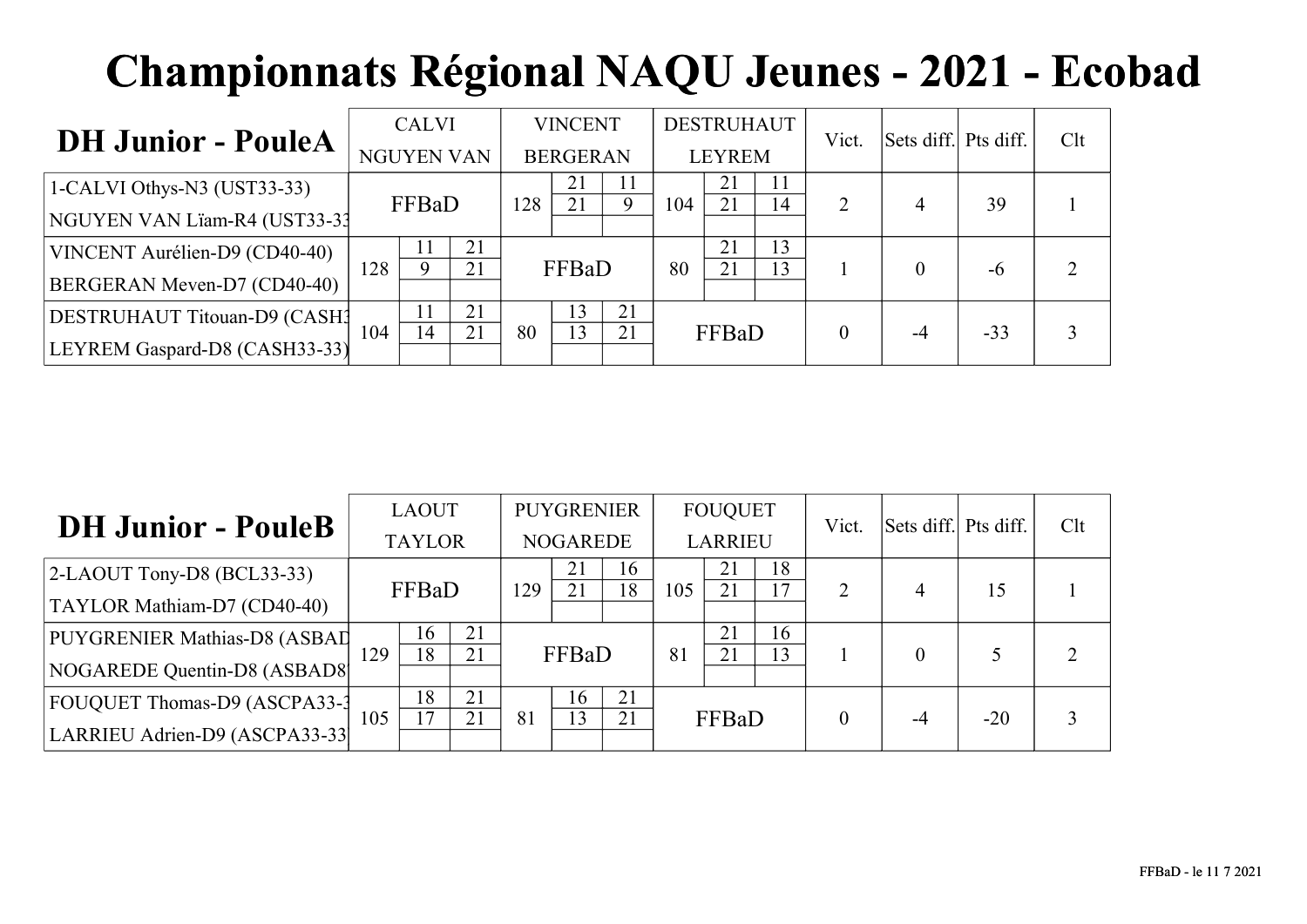

TAYLOR Mathiam-D7 (CD40-40)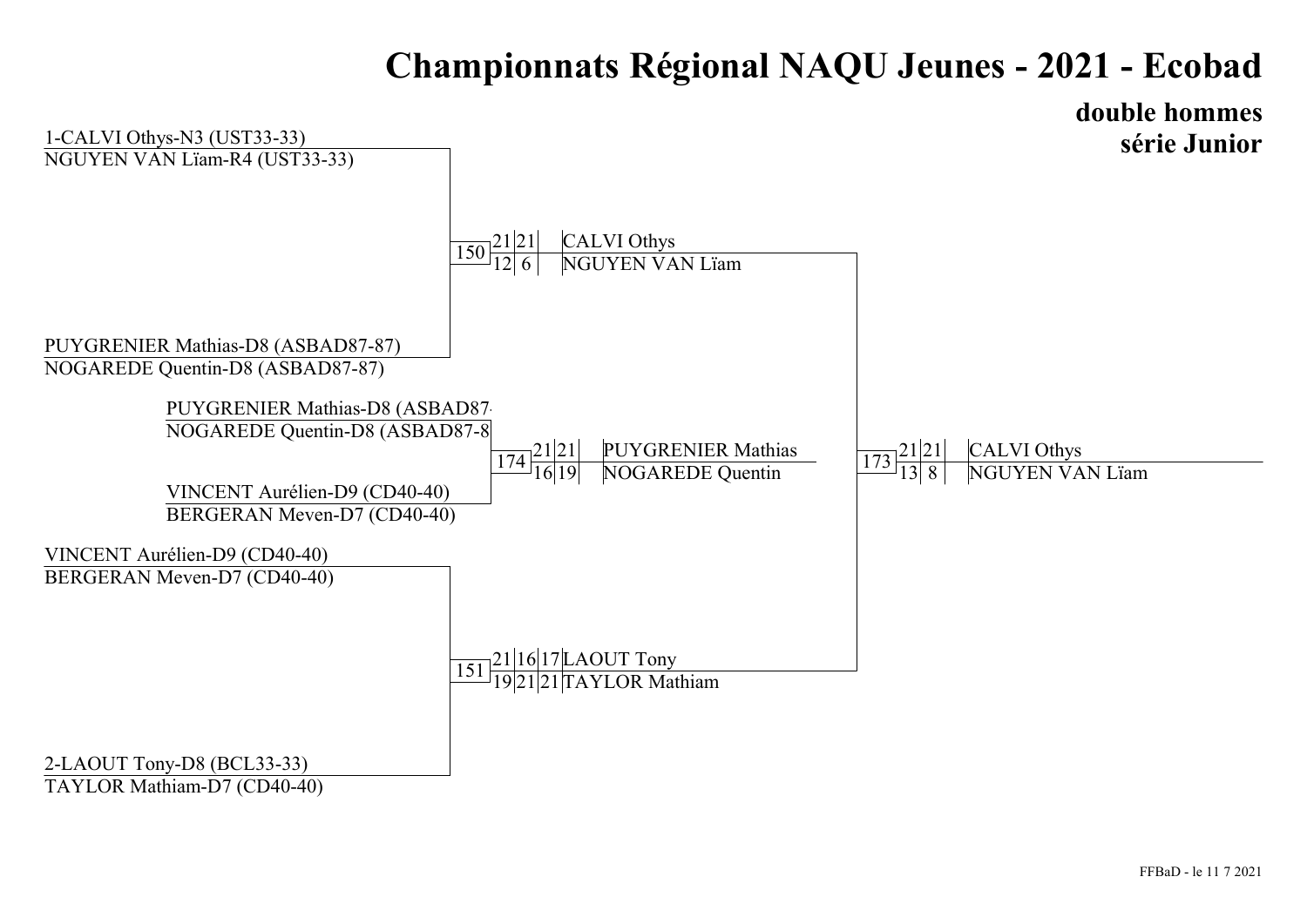| <b>DH Cadet - PouleA</b>       |              | <b>BENETREAU</b> |     | <b>FOLTZER</b>    |          |       |     | <b>GABEN</b>         |          | <b>DUVAL ARNOUI</b> |                | Vict.    | Sets diff. Pts diff. |      | Clt   |  |
|--------------------------------|--------------|------------------|-----|-------------------|----------|-------|-----|----------------------|----------|---------------------|----------------|----------|----------------------|------|-------|--|
|                                | <b>DUPUY</b> |                  |     | <b>CANTEGREIL</b> |          |       |     | <b>CHRISTOU-SELV</b> |          |                     | <b>VINCENT</b> |          |                      |      |       |  |
| 1-BENETREAU Quentin-D7 (UST33  |              |                  |     |                   | 21<br>15 |       |     | 21                   | 13       |                     | 21             | 8        |                      | 6    | 56    |  |
| DUPUY Julien-D7 (UST33-33)     |              | FFBaD            | 121 | 21                | 17       | 73    | 21  | 8                    | 97       | 21                  | 9              | 3        |                      |      |       |  |
| FOLTZER Sylvin-D9 (BB19-19)    |              | 5<br>17          | 21  |                   |          |       | 98  | 22                   | 20       |                     | 21             | 18       |                      |      |       |  |
| CANTEGREIL Marius-D9 (BB19-19) | 121          |                  | 21  |                   |          | FFBaD |     | 21                   | 14       | 74                  | 21             | 6        | 2                    |      | 17    |  |
| GABEN Quentin-D9 (ASBAD87-87)  |              | 13               | 21  |                   | 20       | 22    |     |                      |          |                     | 21             | 18       |                      |      |       |  |
| CHRISTOU-SELVES Lucas-P11 (AS  | 73           | 8                | 21  | 98                | 14       | 21    |     | FFBaD                |          | 122                 | 15<br>20       | 21<br>22 | $\theta$             | $-5$ | $-35$ |  |
| DUVAL ARNOULD Luka-P11 (CAS    |              | 8                | 21  |                   | 18       | 21    |     | 18                   | 21       |                     |                |          |                      |      |       |  |
| VINCENT Tom-P10 (CASH33-33)    | 97           |                  | 21  | 74                | $\sigma$ | 21    | 122 | 21<br>22             | 15<br>20 |                     | FFBaD          |          |                      | $-3$ | $-38$ |  |

| <b>DH Cadet - PouleB</b>          |                   | <b>ROCHA</b> |              | <b>GUITOU</b> |          |    | <b>MONGABURE</b> |          | <b>CARRIERE</b> |       |          | Vict.    | Sets diff. Pts diff. |              | Clt   |  |
|-----------------------------------|-------------------|--------------|--------------|---------------|----------|----|------------------|----------|-----------------|-------|----------|----------|----------------------|--------------|-------|--|
|                                   | <b>RODZIEWICZ</b> |              | <b>ADLER</b> |               |          |    | <b>THIBAUD</b>   |          | <b>GRENUT</b>   |       |          |          |                      |              |       |  |
| $ 2$ -ROCHA Miguel-D9 (SACB33-33) |                   |              |              | 123           | 21       |    |                  | 21       | 15              |       | 21       | 4        |                      |              |       |  |
| RODZIEWICZ Timeo-D8 (CASH33-      |                   | FFBaD        |              |               | 19       | 21 | 75               | 21       | 14              | 99    | 21       |          | $\overline{2}$       |              | 38    |  |
| GUITOU Louis-D9 (CD40-40)         |                   | 21           | 17           |               |          |    |                  | 21       | 13              |       | 21       |          |                      |              | 40    |  |
| ADLER Tom-D9 (CD40-40)            | 21<br>19<br>123   |              |              | FFBaD         |          |    | 100              | 21       | $\mathbf{1}$    | 76    | 21       | 19       | 3                    | <sub>b</sub> |       |  |
| MONGABURE Mathéo-D9 (BOE33-       |                   | 15           | 21           |               | 13       | 21 |                  |          |                 |       | 18       | 21       |                      |              |       |  |
| THIBAUD Leandre-P11 (ASBAD87-     | 75                | 14           | 21           | 100           |          | 21 |                  | FFBaD    |                 | 124   | 21<br>21 | 18<br>17 |                      | $-3$         | $-27$ |  |
| CARRIERE Alexis-P10 (SVBC23-23)   |                   | 4            | 21           |               |          | 21 |                  | 21       | 18              |       |          |          |                      |              |       |  |
| GRENUT Noam-P10 (BCG23-23)        | 99                |              | 21           | 76            | 21<br>19 |    | 124              | 18<br>17 | 21<br>21        | FFBaD |          |          | $\mathbf{0}$         | $-5$         | $-51$ |  |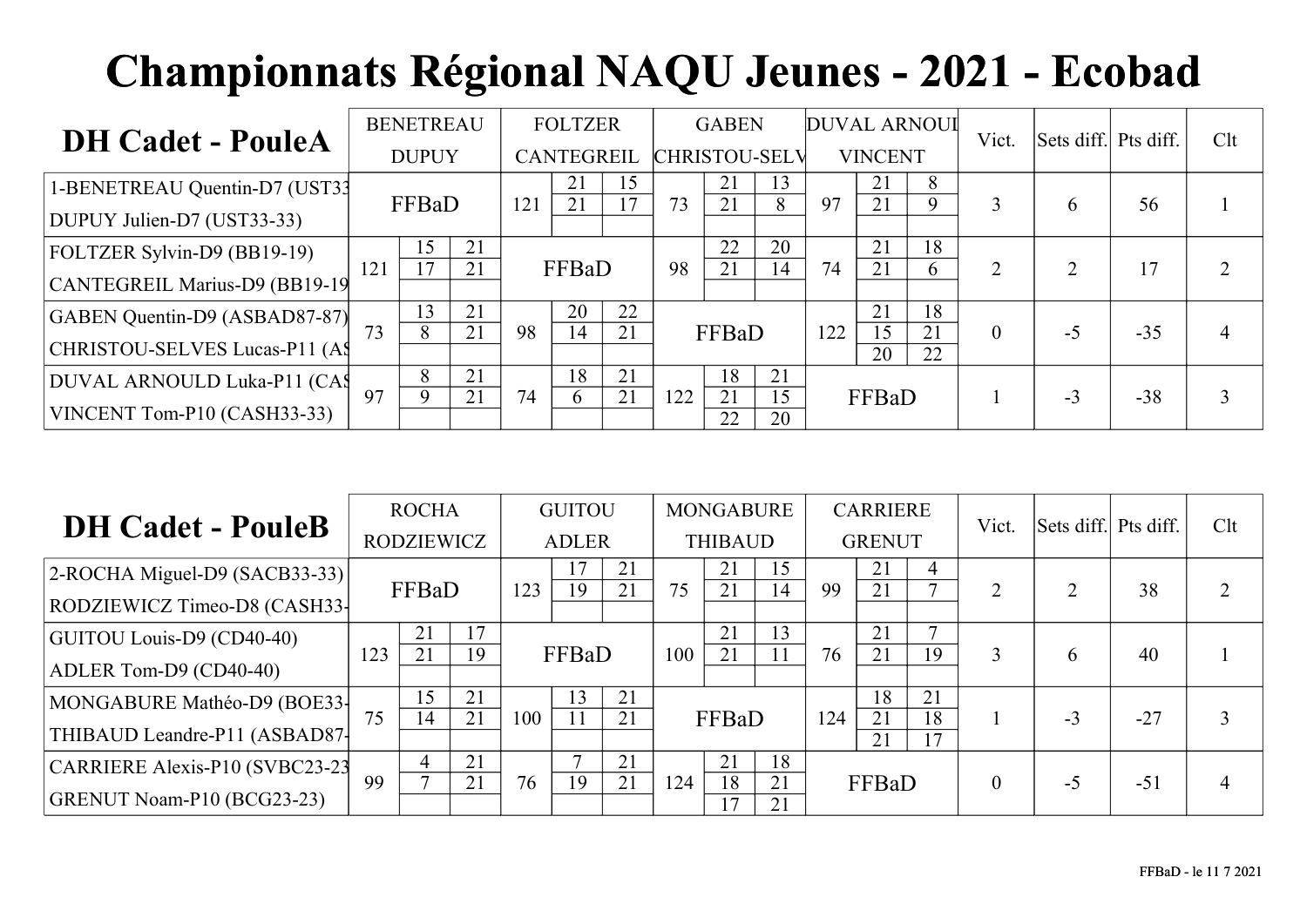

FFBaD - le 11 7 2021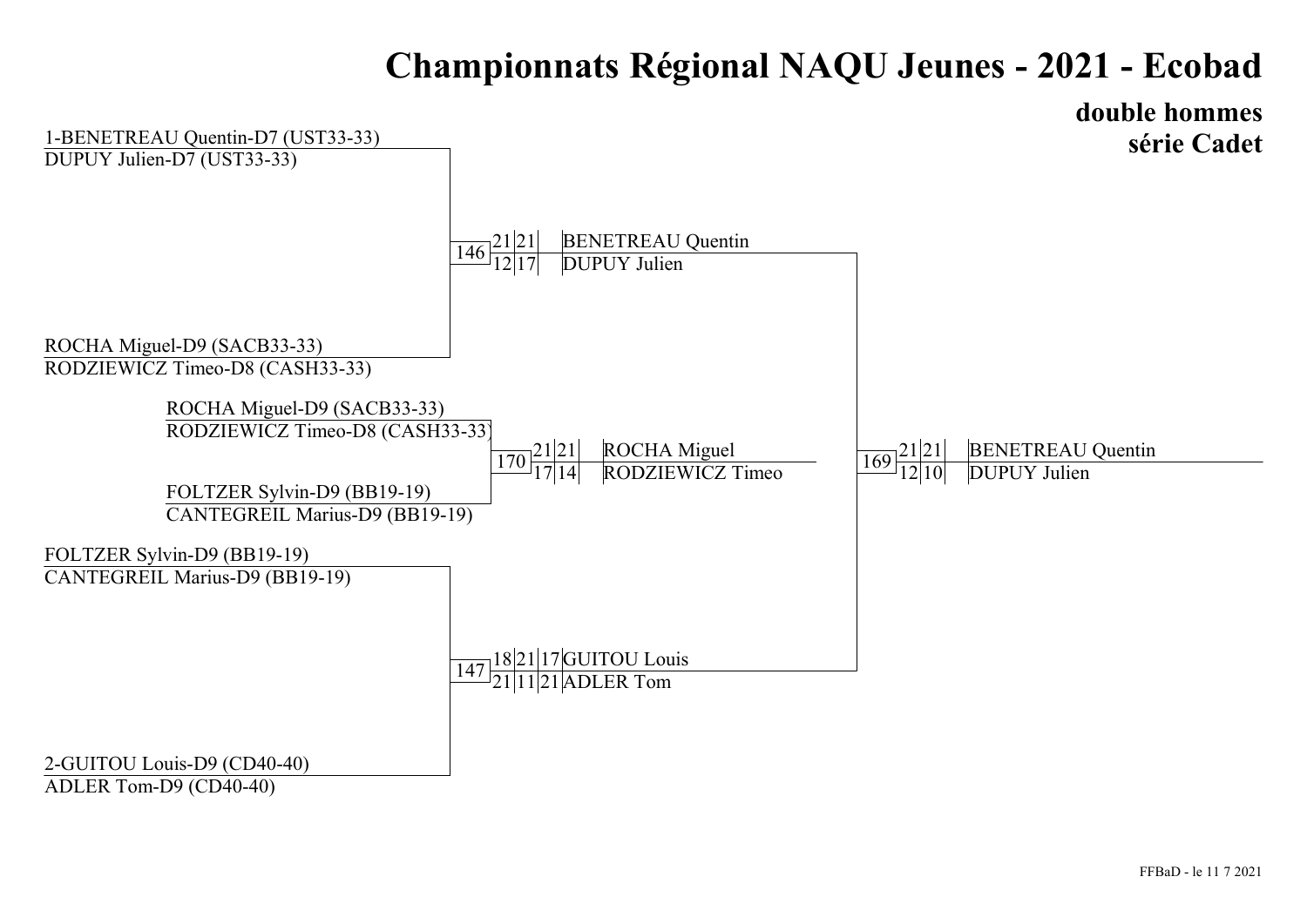| <b>DH Minime - PouleA</b>      |     | <b>MARTINEAU</b> |          |     | <b>BOUSSEAU</b> |    |     | <b>LEVEE</b>   |                 | Vict. | Sets diff. Pts diff. |              | Clt          |
|--------------------------------|-----|------------------|----------|-----|-----------------|----|-----|----------------|-----------------|-------|----------------------|--------------|--------------|
|                                |     | <b>NUGUES</b>    |          |     | <b>BRUN-ROY</b> |    |     | <b>BARTHES</b> |                 |       |                      |              |              |
| 1-MARTINEAU Thibault-D8 (CD 86 |     |                  |          | 21  |                 | 14 |     | 21             | 9               |       |                      |              |              |
| NUGUES Joanny-D8 (USB33-33)    |     | FFBaD            |          | 125 | 21              | 18 | 101 | 21             | 11              |       | $\overline{4}$       | 32           |              |
| BOUSSEAU Andréa-D9 (LVB33-33)  |     | 14               | 21       |     |                 |    |     | 21             | 12              |       |                      |              |              |
| BRUN-ROY Nils-D9 (CD 87-87)    | 125 | 18               | 21       |     | FFBaD           |    | 77  | 21             | $\overline{14}$ |       | $\theta$             | <sub>b</sub> |              |
| LEVEE Remy-D9 $(CD 87-87)$     |     | Q                | 21<br>21 |     | 12              | 21 |     |                |                 |       |                      |              |              |
| BARTHES Milo-P10 (CASH33-33)   |     | 101<br>11        |          | 77  | 14              | 21 |     | FFBaD          |                 | 0     |                      | $-38$        | $\mathbf{R}$ |

| <b>DH Minime - PouleB</b>       |                | <b>PLAZANET</b> |                     | <b>BIENVENU</b> |          |            |     | <b>LEGRAND</b> |                      | <b>LAJOINIE</b> |          |          | Vict.          | Sets diff. Pts diff. |       | Clt |
|---------------------------------|----------------|-----------------|---------------------|-----------------|----------|------------|-----|----------------|----------------------|-----------------|----------|----------|----------------|----------------------|-------|-----|
|                                 | <b>MORILLE</b> |                 | <b>PELLE MANCEA</b> |                 |          | <b>REY</b> |     |                |                      | <b>PETRIAT</b>  |          |          |                |                      |       |     |
| 2-PLAZANET Titouan-D9 (CASTEL   |                |                 |                     | 126             | 21<br>14 |            |     | 21             | $\sigma$             |                 | 21       | 6        |                |                      |       |     |
| MORILLE Eliott-D8 (UST33-33)    |                | FFBaD           |                     |                 | 21       | 16         | 78  | 21             |                      | 102             | 21       | 15       | 3              | h.                   | 62    |     |
| BIENVENU Jean-lou-P10 (BCG23-2  |                | 14              | 21                  |                 |          |            |     | 21             | 14<br>$\overline{ }$ |                 | 21       | 10       |                |                      | 31    |     |
| PELLE MANCEAU Enzo-D9 (BCG2     | 126            | 16              | 21                  | FFBaD           |          |            | 103 | 21             |                      | 79              | 21       | 10       | $\overline{2}$ |                      |       |     |
| LEGRAND Nathan-D9 (UST33-33)    |                | 6               | 21                  |                 | 14       | 21         |     |                |                      |                 | 21       | 17       |                |                      |       |     |
| $REY$ Louis-P10 (UST33-33)      | 78             |                 | 21                  | 103             |          | 21         |     | FFBaD          |                      | 127             | 17<br>21 | 21<br>18 |                | $-3$                 | $-47$ |     |
| LAJOINIE Raphael-P10 (BB19-19)  |                | 6               | 21                  |                 | 10       | 21         |     | 17             | 21                   |                 |          |          |                |                      |       |     |
| PETRIAT Corentin-P11 (LVB33-33) | 102            | 15              | 21                  | 79              | 10       | 21         | 127 | 21<br>18       | 17<br>21             |                 | FFBaD    |          | $\theta$       | $-5$                 | $-46$ | 4   |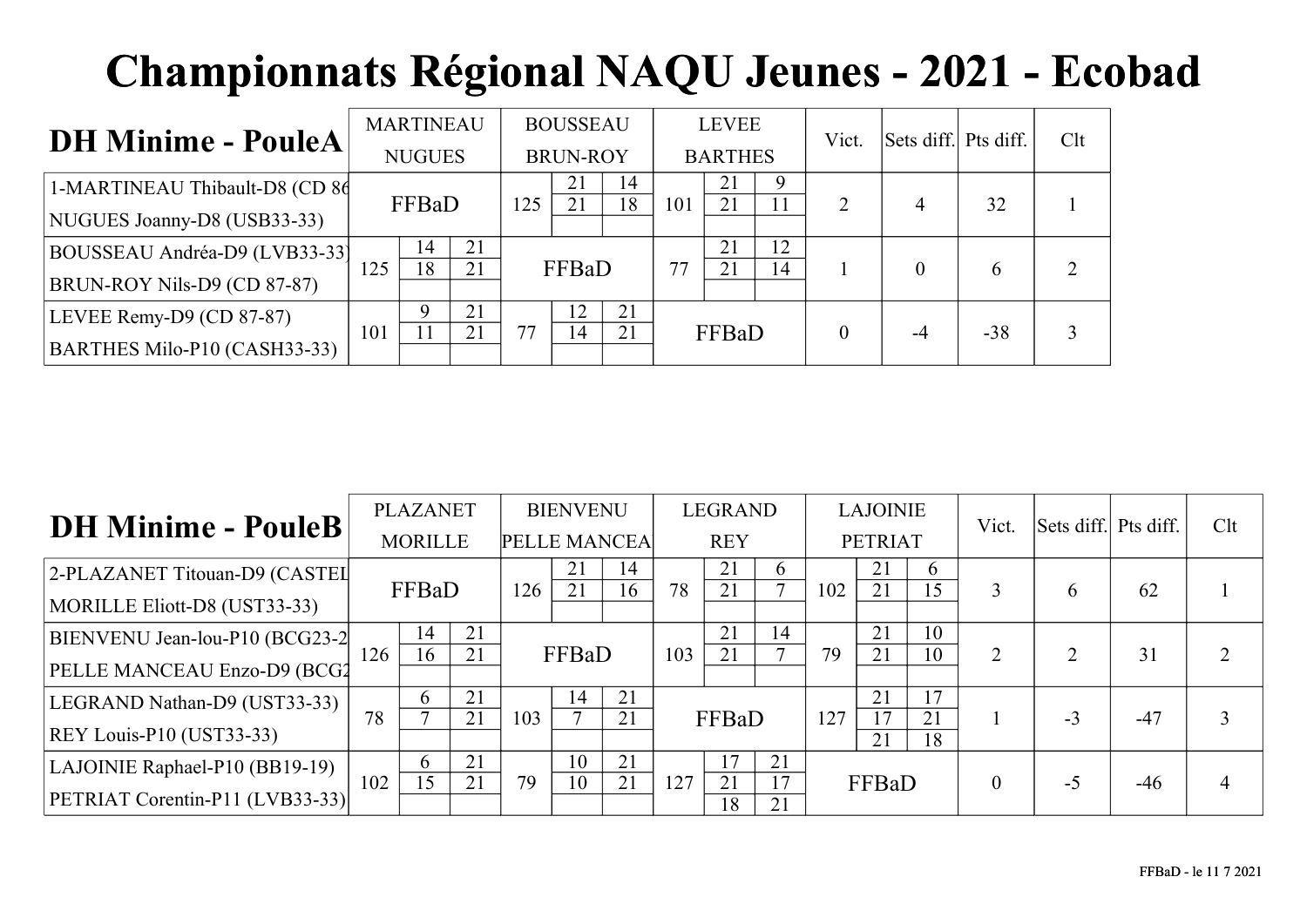